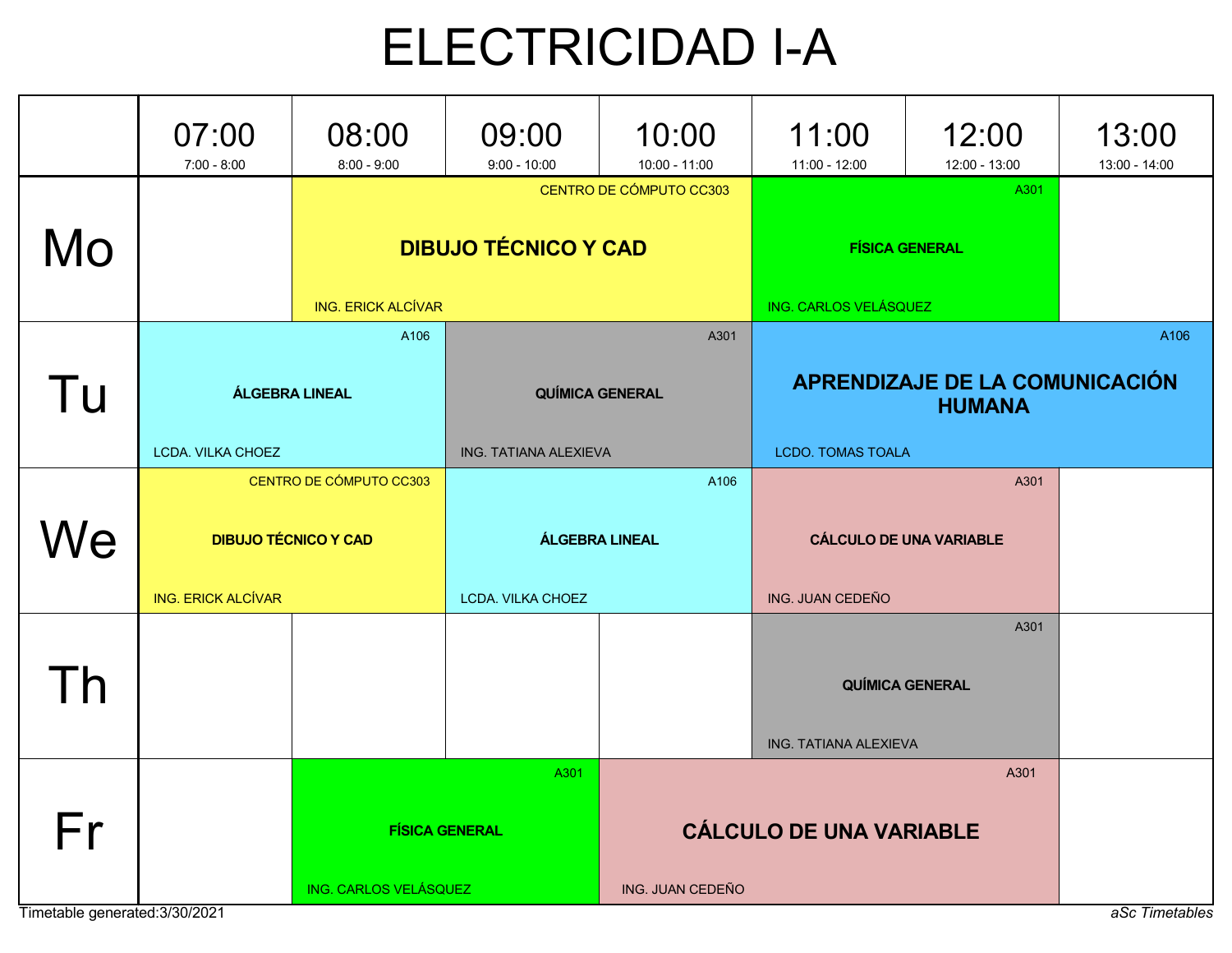## ELECTRICIDAD I-B

|    | 14:00<br>14:00 - 15:00                                     | 15:00<br>15:00 - 16:00 | 16:00<br>16:00 - 17:00 | 17:00<br>17:00 - 18:00         | 18:00<br>18:00 - 19:00                                                              | 19:00<br>19:00 - 20:00                          | 20:00<br>$20:00 - 21:00$ |
|----|------------------------------------------------------------|------------------------|------------------------|--------------------------------|-------------------------------------------------------------------------------------|-------------------------------------------------|--------------------------|
| Mo | A301<br>ÁLGEBRA LINEAL<br>LCDA. VILKA CHOEZ                |                        | ING. TATIANA ALEXIEVA  | A301<br><b>QUÍMICA GENERAL</b> | CENTRO DE CÓMPUTO CC303<br><b>DIBUJO TÉCNICO Y CAD</b><br><b>ING. ERICK ALCÍVAR</b> |                                                 |                          |
| Tu | A301<br><b>CÁLCULO DE UNA VARIABLE</b><br>ING. JUAN CEDEÑO |                        | ING. CARLOS VELÁSQUEZ  | A301<br><b>FÍSICA GENERAL</b>  | CENTRO DE CÓMPUTO CC303<br><b>DIBUJO TÉCNICO Y CAD</b><br><b>ING. ERICK ALCÍVAR</b> |                                                 |                          |
| Ve | A301<br><b>FÍSICA GENERAL</b><br>ING. CARLOS VELÁSQUEZ     |                        | ING. TATIANA ALEXIEVA  | A301<br><b>QUÍMICA GENERAL</b> | <b>CÁLCULO DE UNA VARIABLE</b><br>ING. JUAN CEDEÑO                                  |                                                 | A301                     |
| h  |                                                            |                        |                        |                                | LCDA. CECILIA LUZARDO                                                               | APRENDIZAJE DE LA COMUNICACIÓN<br><b>HUMANA</b> | A301                     |
| Fr | LCDA. VILKA CHOEZ                                          | A301<br>ÁLGEBRA LINEAL |                        |                                |                                                                                     |                                                 |                          |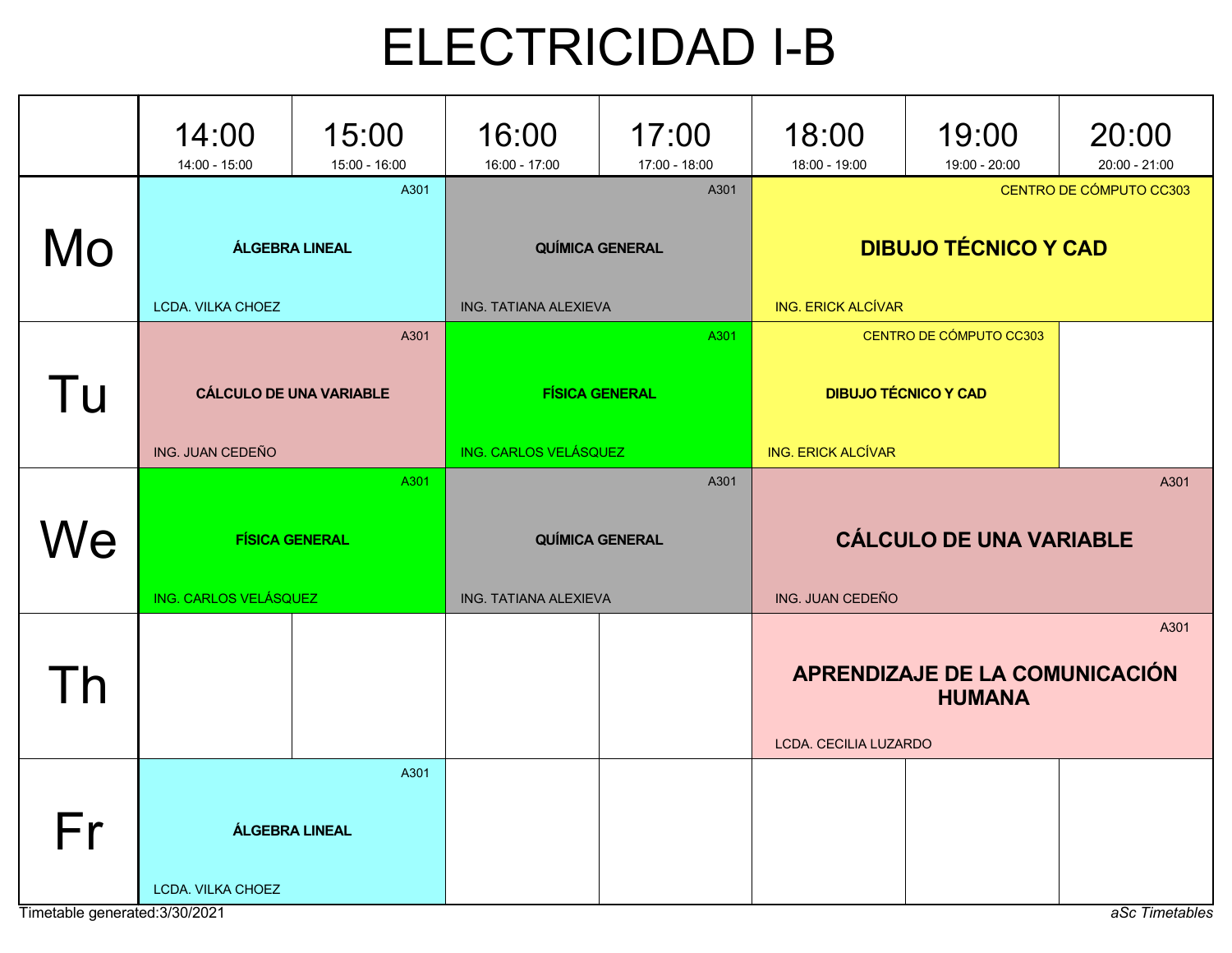## ELECTRICIDAD I-C

|                                      | 08:00<br>$8:00 - 9:00$ | 09:00<br>$9:00 - 10:00$                | 10:00<br>10:00 - 11:00                     | 11:00<br>11:00 - 12:00                                 | 12:00<br>12:00 - 13:00 |  |
|--------------------------------------|------------------------|----------------------------------------|--------------------------------------------|--------------------------------------------------------|------------------------|--|
| Mo                                   | ING. JUAN CEDEÑO       | <b>CÁLCULO DE UNA VARIABLE</b>         | <b>ING. ERICK ALCÍVAR</b>                  | CENTRO DE CÓMPUTO CC303<br><b>DIBUJO TÉCNICO Y CAD</b> |                        |  |
| Tu                                   |                        | LCDA. VILKA CHOEZ                      | A106<br><b>ÁLGEBRA LINEAL</b>              | A301<br><b>FÍSICA GENERAL</b><br>ING. CARLOS VELÁSQUEZ |                        |  |
| Ve                                   |                        | <b>ING. ERICK ALCÍVAR</b>              | <b>DIBUJO TÉCNICO Y CAD</b>                | CENTRO DE CÓMPUTO CC303                                |                        |  |
| Īh                                   | ING. CARLOS VELÁSQUEZ  | A301<br><b>FÍSICA GENERAL</b>          | <b>ÁLGEBRA LINEAL</b><br>LCDA. VILKA CHOEZ |                                                        |                        |  |
| Fr<br>Timetable generated: 3/30/2021 | ING. JUAN CEDEÑO       | A106<br><b>CÁLCULO DE UNA VARIABLE</b> |                                            |                                                        | aSc Timetables         |  |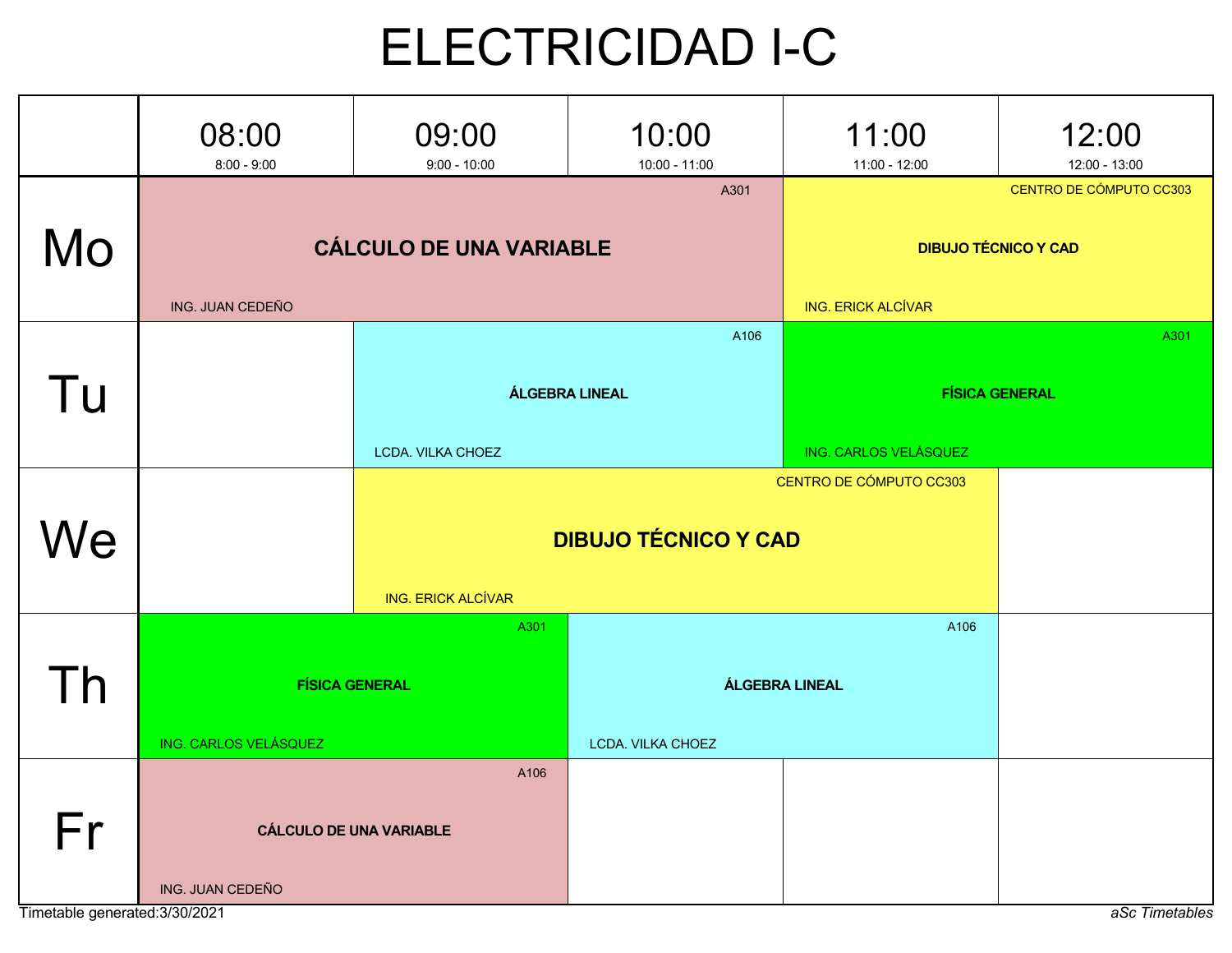## ELECTRICIDAD II-A

|                                | 07:00<br>$7:00 - 8:00$                                                 | 08:00<br>$8:00 - 9:00$                                          | 09:00<br>$9:00 - 10:00$   | 10:00<br>10:00 - 11:00                         | 11:00<br>11:00 - 12:00                                                 | 12:00<br>12:00 - 13:00 |  |  |
|--------------------------------|------------------------------------------------------------------------|-----------------------------------------------------------------|---------------------------|------------------------------------------------|------------------------------------------------------------------------|------------------------|--|--|
| Mo                             |                                                                        | <b>ESTADÍSTICA Y PROBABILIDAD</b><br>DR. JUAN LUIS RODRÍGUEZ    | ING. GISELLE VELÁSQUEZ    | A202<br><b>FÍSICA II</b>                       |                                                                        |                        |  |  |
| Tu                             | <b>ING. WASHINGTON GARCÍA</b>                                          | CENTRO DE CÓMPUTO CC303<br><b>OFIMÁTICA PARA EL APRENDIZAJE</b> | <b>ING. ERICK ALCÍVAR</b> | CENTRO DE CÓMPUTO CC303<br><b>PROGRAMACIÓN</b> | A201<br><b>CÁLCULO DE VARIAS VARIABLES</b><br><b>LCDA. VILKA CHOEZ</b> |                        |  |  |
| $\mathsf{I}$                   | A106<br><b>CÁLCULO DE VARIAS VARIABLES</b><br><b>LCDA. VILKA CHOEZ</b> |                                                                 |                           | DR. JUAN LUIS RODRÍGUEZ                        | A202<br><b>METODOLOGÍA DE LA INVESTIGACIÓN</b>                         |                        |  |  |
| - r                            |                                                                        | CENTRO DE CÓMPUTO CC303<br><b>OFIMÁTICA PARA EL APRENDIZAJE</b> |                           | A201<br><b>FÍSICA II</b>                       | CENTRO DE CÓMPUTO CC303<br><b>PROGRAMACIÓN</b>                         |                        |  |  |
| Timetable generated: 3/30/2021 | <b>ING. WASHINGTON GARCÍA</b>                                          |                                                                 | ING. GISELLE VELÁSQUEZ    |                                                | <b>ING. ERICK ALCÍVAR</b>                                              | aSc Timetables         |  |  |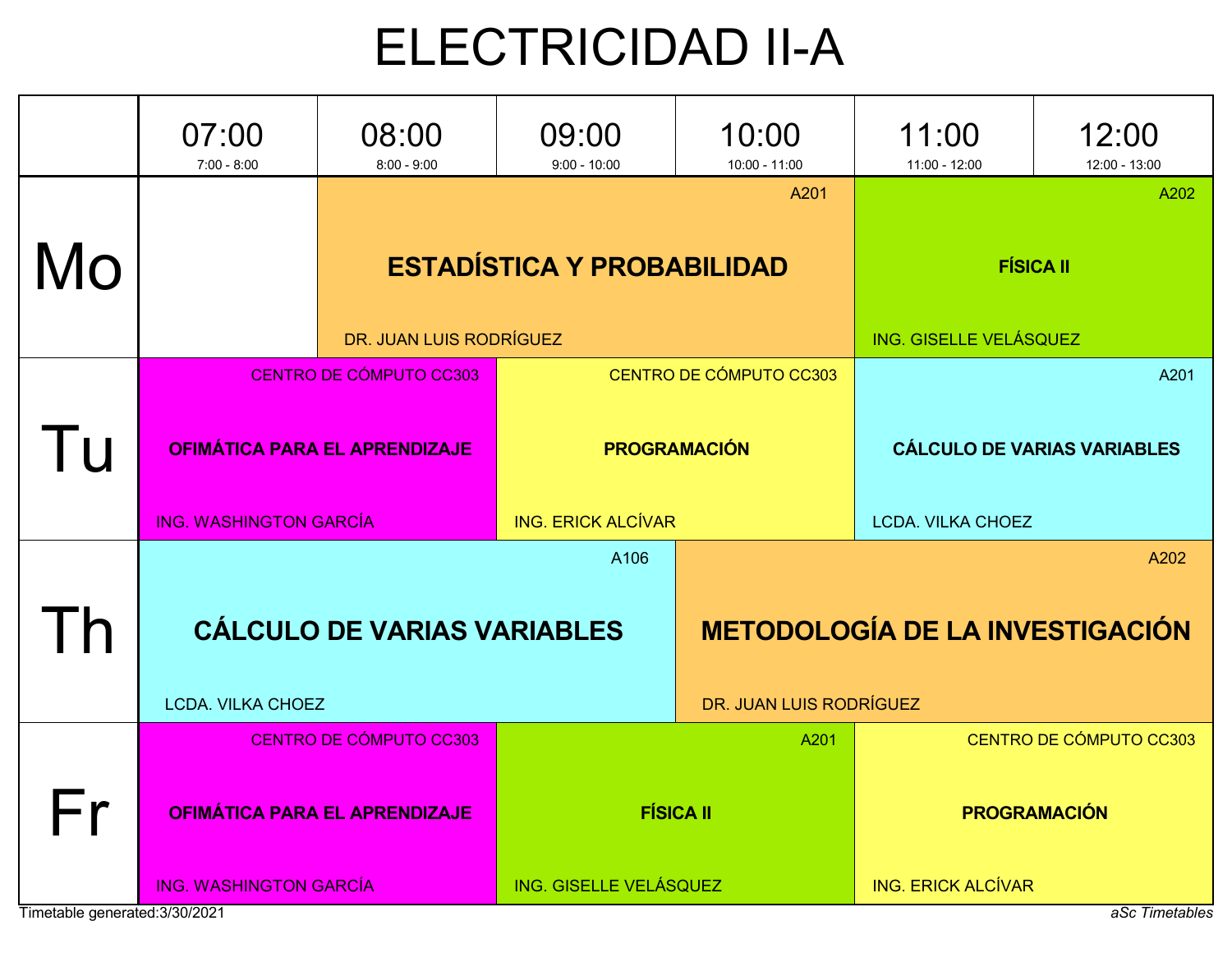## ELECTRICIDAD II-B

|    | 14:00<br>14:00 - 15:00                                                          | 15:00<br>$15:00 - 16:00$      | 16:00<br>16:00 - 17:00                                                                           | 17:00<br>17:00 - 18:00                                                          | 18:00<br>18:00 - 19:00   | 19:00<br>19:00 - 20:00                                                 | 20:00<br>$20:00 - 21:00$ |
|----|---------------------------------------------------------------------------------|-------------------------------|--------------------------------------------------------------------------------------------------|---------------------------------------------------------------------------------|--------------------------|------------------------------------------------------------------------|--------------------------|
| Mo |                                                                                 | DR. JUAN LUIS RODRÍGUEZ       | <b>METODOLOGÍA DE LA INVESTIGACIÓN</b>                                                           | A <sub>106</sub>                                                                |                          |                                                                        |                          |
| Tu | ING. GISELLE VELÁSQUEZ                                                          | A202<br><b>FÍSICA II</b>      | DR. JUAN LUIS RODRÍGUEZ                                                                          | <b>ESTADÍSTICA Y PROBABILIDAD</b>                                               | A201                     |                                                                        |                          |
| We |                                                                                 | <b>ING. WASHINGTON GARCÍA</b> | CENTRO DE CÓMPUTO CC303<br><b>OFIMÁTICA PARA EL APRENDIZAJE</b>                                  | CENTRO DE CÓMPUTO CC303<br><b>PROGRAMACIÓN</b><br><b>ING. WASHINGTON GARCÍA</b> |                          | A106<br><b>CÁLCULO DE VARIAS VARIABLES</b><br><b>ING. JORGE TAMAYO</b> |                          |
| Th | A106<br><b>FÍSICA II</b><br>ING. GISELLE VELÁSQUEZ                              |                               |                                                                                                  |                                                                                 | <b>ING. JORGE TAMAYO</b> | <b>CÁLCULO DE VARIAS VARIABLES</b>                                     | A203                     |
| Fr | CENTRO DE CÓMPUTO CC303<br><b>PROGRAMACIÓN</b><br><b>ING. WASHINGTON GARCÍA</b> |                               | CENTRO DE CÓMPUTO CC303<br><b>OFIMÁTICA PARA EL APRENDIZAJE</b><br><b>ING. WASHINGTON GARCÍA</b> |                                                                                 |                          |                                                                        |                          |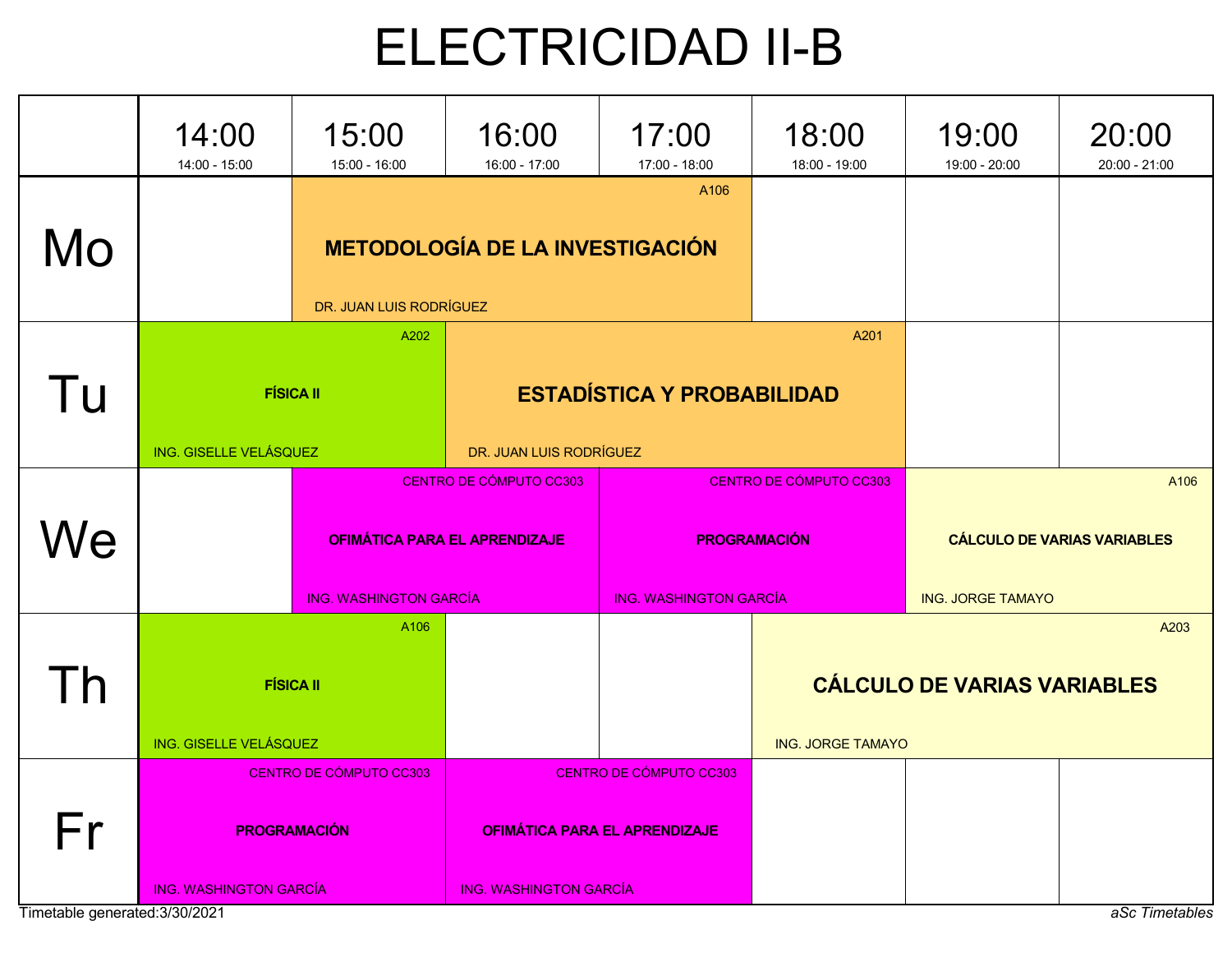### ELECTRICIDAD III-A

|                                | 07:00<br>$7:00 - 8:00$                                                            | 08:00<br>$8:00 - 9:00$                | 09:00<br>$9:00 - 10:00$       | 10:00<br>10:00 - 11:00                                                                       | 11:00<br>11:00 - 12:00             | 12:00<br>12:00 - 13:00                                              | 19:00<br>19:00 - 20:00   | 20:00<br>20:00 - 21:00          |
|--------------------------------|-----------------------------------------------------------------------------------|---------------------------------------|-------------------------------|----------------------------------------------------------------------------------------------|------------------------------------|---------------------------------------------------------------------|--------------------------|---------------------------------|
| Mo                             |                                                                                   |                                       |                               | ABORATORIO DE ELECTRÓNICA - LAB. 102<br><b>ELECTRÓNICA ANÁLOGA</b><br><b>ING. CARLO CANO</b> |                                    | A203<br><b>ECUACIONES DIFERENCIALES</b><br><b>ING. JORGE TAMAYO</b> |                          |                                 |
|                                |                                                                                   | LABORATORIO DE ELECTRÓNICA - LAB. 102 |                               |                                                                                              |                                    | A203                                                                |                          |                                 |
| Tu                             | <b>ELECTRÓNICA ANÁLOGA</b>                                                        |                                       |                               |                                                                                              | <b>TEORÍA DE CIRCUITOS</b>         |                                                                     |                          |                                 |
|                                | <b>ING. CARLO CANO</b>                                                            |                                       |                               | ING. GISELLE VELÁSQUEZ                                                                       |                                    |                                                                     |                          |                                 |
| We                             | A301<br><b>MATEMÁTICAS APLICADA</b><br><b>ING. VLADIMIR JARAMILLO</b>             |                                       |                               |                                                                                              |                                    |                                                                     |                          |                                 |
| Γh                             | CENTRO DE CÓMPUTO CC303<br><b>PROGRAMACIÓN APLICADA A LA</b><br><b>INGENIERÍA</b> |                                       |                               | ING. GISELLE VELÁSQUEZ                                                                       | A203<br><b>TEORÍA DE CIRCUITOS</b> |                                                                     |                          |                                 |
|                                | <b>ING. WASHINGTON GARCÍA</b>                                                     |                                       |                               | CENTRO DE CÓMPUTO CC303                                                                      |                                    |                                                                     |                          | A203                            |
| Fr                             |                                                                                   |                                       |                               | <b>PROGRAMACIÓN APLICADA A LA</b><br><b>INGENIERÍA</b>                                       |                                    |                                                                     |                          | <b>ECUACIONES DIFERENCIALES</b> |
| Timetable generated: 3/30/2021 |                                                                                   |                                       | <b>ING. WASHINGTON GARCÍA</b> |                                                                                              |                                    |                                                                     | <b>ING. JORGE TAMAYO</b> | aSc Timetables                  |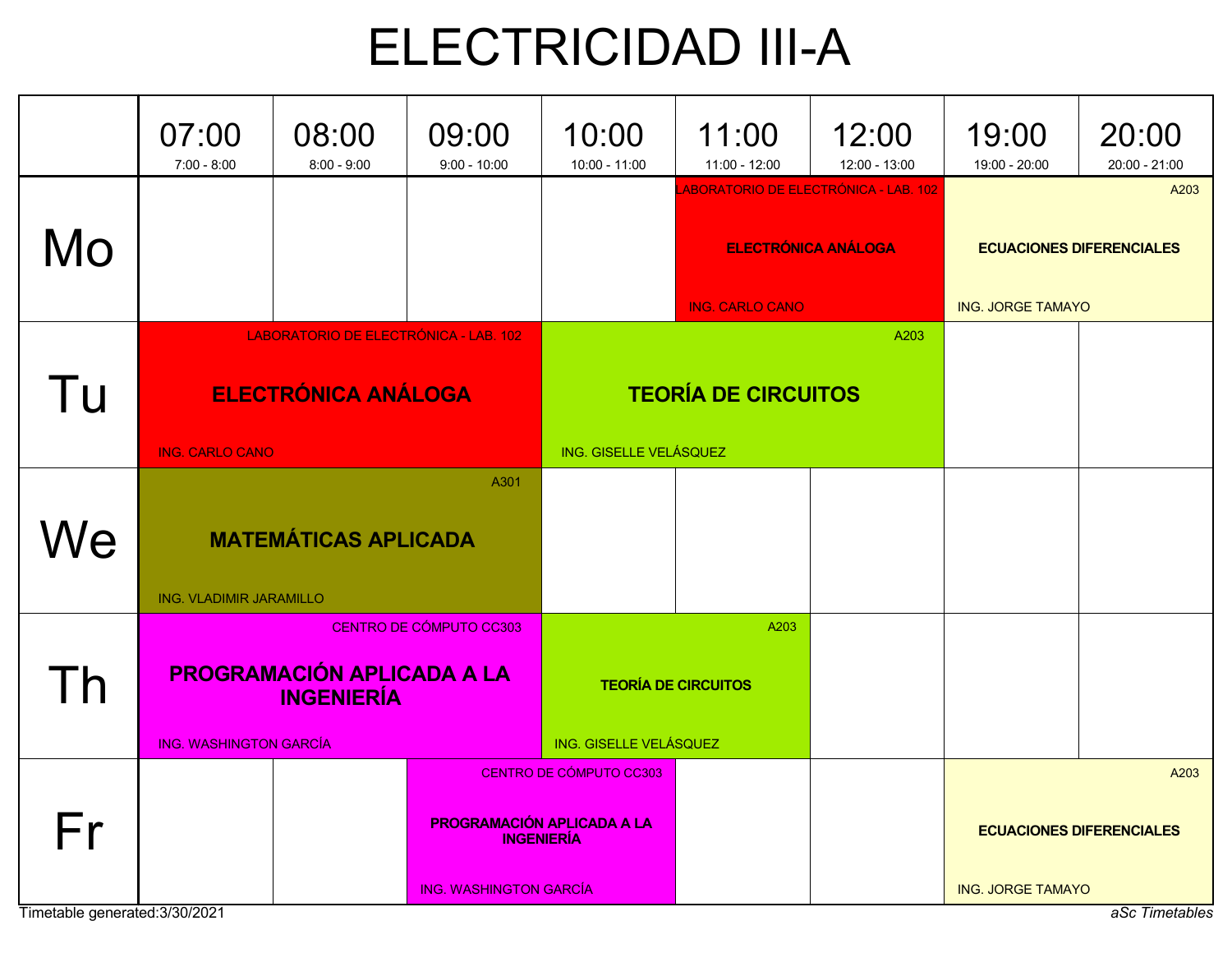### ELECTRICIDAD IV-A

|                                      | 07:00<br>$7:00 - 8:00$     | 08:00<br>$8:00 - 9:00$                          | 09:00<br>$9:00 - 10:00$                                                 | 10:00<br>10:00 - 11:00                                                                            | 11:00<br>11:00 - 12:00                      | 12:00<br>12:00 - 13:00 |  |
|--------------------------------------|----------------------------|-------------------------------------------------|-------------------------------------------------------------------------|---------------------------------------------------------------------------------------------------|---------------------------------------------|------------------------|--|
| Mo                                   | <b>ING. MARCOS PONCE</b>   | <b>CONTROLES AUTOMÁTICOS</b>                    | A106                                                                    | A106<br><b>ACCIONAMIENTOS ELÉCTRICOS</b><br><b>ING. MILTON MOREANO</b>                            |                                             |                        |  |
| Tu                                   | <b>ING. RAÚL LARGACHA</b>  | <b>INSTALACIONES ELÉCTRICAS DE BAJO VOLTAJE</b> | A201                                                                    | LABORATORIO DE ELECTRÓNICA - LAB. 102<br><b>TEORÍA ELECTROMAGNÉTICA</b><br><b>ING. CARLO CANO</b> |                                             |                        |  |
| Ve                                   | <b>ING. MARCOS PONCE</b>   | <b>CONTROLES AUTOMÁTICOS</b>                    | A201                                                                    | ING. CARLOS VELÁSQUEZ                                                                             | A201<br><b>ANÁLISIS DE REDES ELÉCTRICAS</b> |                        |  |
| h                                    | <b>ING. MILTON MOREANO</b> | <b>ACCIONAMIENTOS ELÉCTRICOS</b>                | A201                                                                    | A201<br><b>ANÁLISIS NUMÉRICO</b><br>ING. CARLOS VELÁSQUEZ                                         |                                             |                        |  |
| Fr<br>Timetable generated: 3/30/2021 |                            | <b>ING. CARLO CANO</b>                          | LABORATORIO DE ELECTRÓNICA - LAB. 102<br><b>TEORÍA ELECTROMAGNÉTICA</b> | ING. CARLOS VELÁSQUEZ                                                                             | ANÁLISIS DE REDES ELÉCTRICAS                | A202<br>aSc Timetables |  |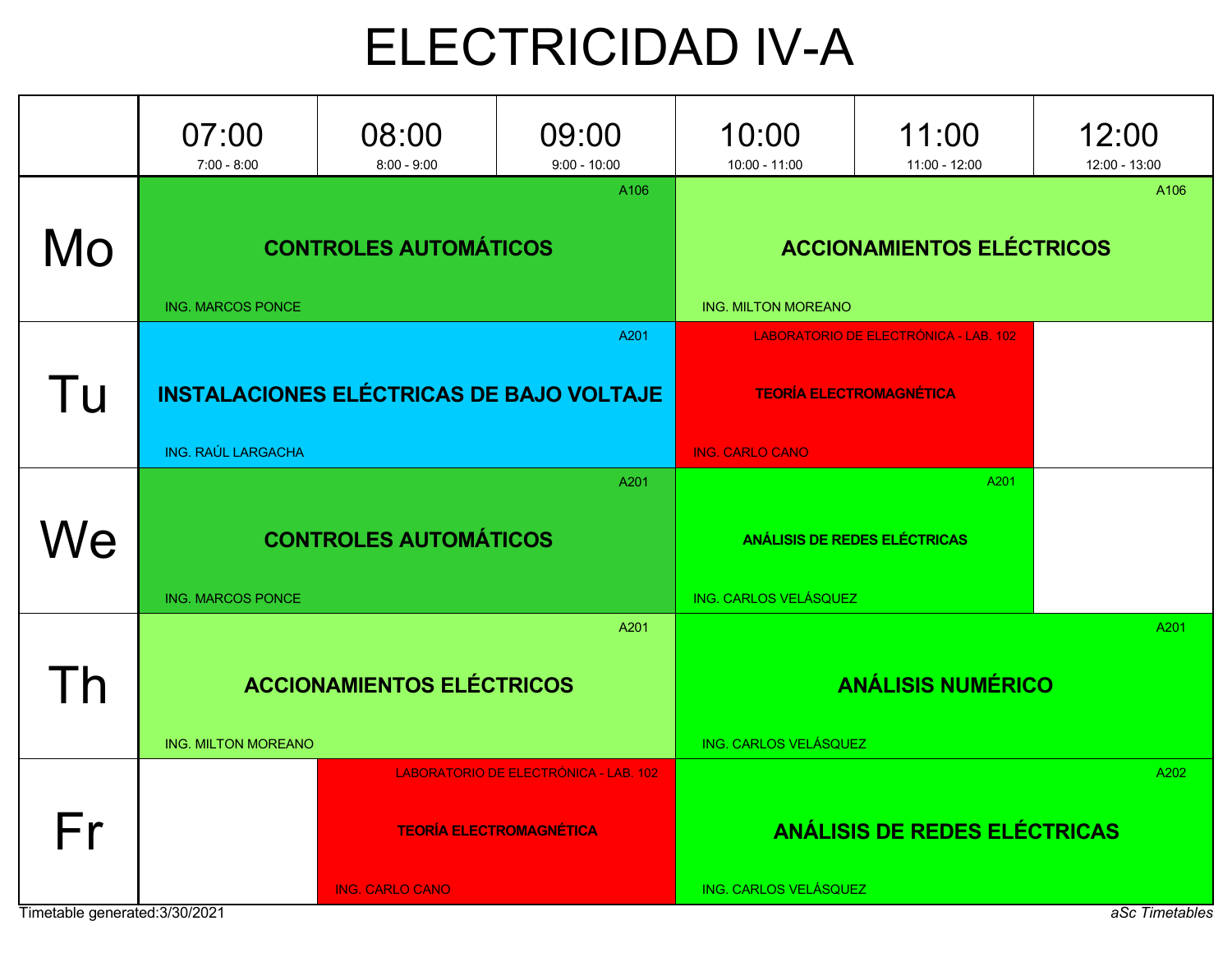## ELECTRICIDAD V-A

|    | 14:00<br>14:00 - 15:00                                                                                                       | 15:00<br>15:00 - 16:00                        | 16:00<br>16:00 - 17:00         | 17:00<br>17:00 - 18:00                                                                                 | 18:00<br>18:00 - 19:00                                                                       | 19:00<br>19:00 - 20:00 |  |
|----|------------------------------------------------------------------------------------------------------------------------------|-----------------------------------------------|--------------------------------|--------------------------------------------------------------------------------------------------------|----------------------------------------------------------------------------------------------|------------------------|--|
| Mo | ING. CARLOS VELÁSQUEZ                                                                                                        | <b>INTRODUCCIÓN A LAS MÁQUINAS ELÉCTRICAS</b> | A203                           | A203<br><b>COMUNICACIONES ALÁMBRICAS E</b><br><b>INALÁMBRICAS</b><br><b>ING. CARLO CANO</b>            |                                                                                              |                        |  |
| Tu | LABORATORIO DE ELECTRÓNICA - LAB. 102<br><b>ELECTRÓNICA DIGITAL</b><br>ING. ENRIQUE FIGUEROA<br><b>ING. MARCOS PONCE</b>     |                                               |                                | LABORATORIO DE CONTROLES - LAB. 103<br><b>CÁTEDRA INTEGRADORA: AUTOMATIZACIÓN</b><br><b>INDUSTRIAL</b> |                                                                                              |                        |  |
| Ve |                                                                                                                              | ING. ALDO VÁSQUEZ ARAUZ                       | <b>ESTADÍSTICA INFERENCIAL</b> | A106                                                                                                   | LABORATORIO DE ELECTRÓNICA - LAB. 102<br><b>ELECTRÓNICA DIGITAL</b><br>ING. ENRIQUE FIGUEROA |                        |  |
| h  | LABORATORIO DE ELECTRÓNICA - LAB. 102<br><b>COMUNICACIONES ALÁMBRICAS E</b><br><b>INALAMBRICAS</b><br><b>ING. CARLO CANO</b> |                                               |                                |                                                                                                        | LABORATORIO DE ELECTRÓNICA - LAB. 102<br><b>ELECTRÓNICA DIGITAL</b><br>ING. ENRIQUE FIGUEROA |                        |  |
| Fr | LABORATORIO DE CONTROLES - LAB. 103<br>CÁTEDRA INTEGRADORA: AUTOMATIZACIÓN<br><b>INDUSTRIAL</b><br><b>ING. MARCOS PONCE</b>  |                                               |                                | A301<br><b>LECTURA Y ESCRITURA DE TEXTOS ACADÉMICOS</b><br>DR. ÍTALO BELLO                             |                                                                                              |                        |  |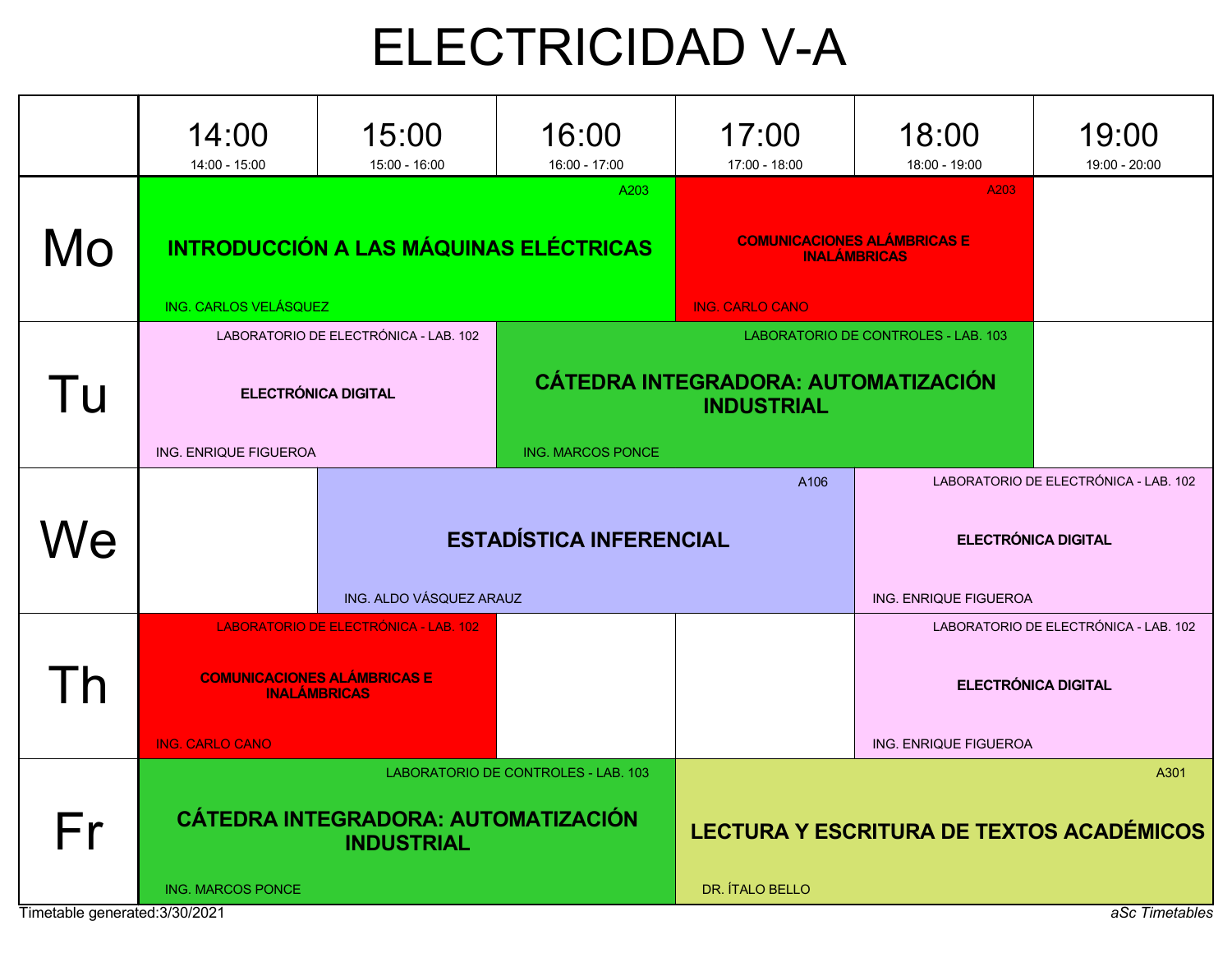## ELECTRICIDAD VI-A

|                                     | 14:00<br>14:00 - 15:00                                                | 15:00<br>15:00 - 16:00                                                                                                                                                                                                    | 16:00<br>16:00 - 17:00 | 17:00<br>17:00 - 18:00                      | 18:00<br>18:00 - 19:00                                                                             | 19:00<br>19:00 - 20:00                                           | 20:00<br>20:00 - 21:00 |  |
|-------------------------------------|-----------------------------------------------------------------------|---------------------------------------------------------------------------------------------------------------------------------------------------------------------------------------------------------------------------|------------------------|---------------------------------------------|----------------------------------------------------------------------------------------------------|------------------------------------------------------------------|------------------------|--|
| Mo                                  | <b>AUTOMATIZACIÓN INDUSTRIAL II</b><br>ING. GISELLE VELÁSQUEZ         |                                                                                                                                                                                                                           |                        | A201                                        | LABORATORIO DE POTENCIA - LAB. 104<br><b>MÁQUINAS ELÉCTRICAS</b><br><b>ING. VLADIMIR JARAMILLO</b> |                                                                  |                        |  |
| Tu                                  | ING. IVAN PAZMIÑO                                                     | LABORATORIO DE POTENCIA - LAB. 104<br>LABORATORIO DE POTENCIA - LAB. 104<br><b>FUNDAMENTOS DE LOS SISTEMAS</b><br><b>GESTIÓN DEL MANTENIMIENTO ELÉCTRICO</b><br><b>ELÉCTRICOS DE POTENCIA</b><br><b>ING. JORGE TAMAYO</b> |                        |                                             |                                                                                                    |                                                                  |                        |  |
| Ne                                  | ABORATORIO DE INSTRUMENTACIÓN - LAB. 101<br><b>ING. RAÚL LARGACHA</b> | <b>RIESGO Y SEGURIDAD ELÉCTRICA</b>                                                                                                                                                                                       | ING. GISELLE VELÁSQUEZ | A201<br><b>AUTOMATIZACIÓN INDUSTRIAL II</b> |                                                                                                    | A201<br><b>ELECTRÓNICA DE POTENCIA</b><br><b>ING. CARLO CANO</b> |                        |  |
|                                     | <b>FUNDAMENTOS DE LOS SISTEMAS</b><br>ING. IVAN PAZMIÑO               | A201<br><b>ELÉCTRICOS DE POTENCIA</b>                                                                                                                                                                                     |                        |                                             |                                                                                                    |                                                                  |                        |  |
| Fr<br>Timetable generated:3/30/2021 | <b>ELECTRÓNICA DE POTENCIA</b><br><b>ING. CARLO CANO</b>              |                                                                                                                                                                                                                           |                        | A106                                        | A106<br><b>MÁQUINAS ELÉCTRICAS</b><br>ING. VLADIMIR JARAMILLO<br>aSc Timetables                    |                                                                  |                        |  |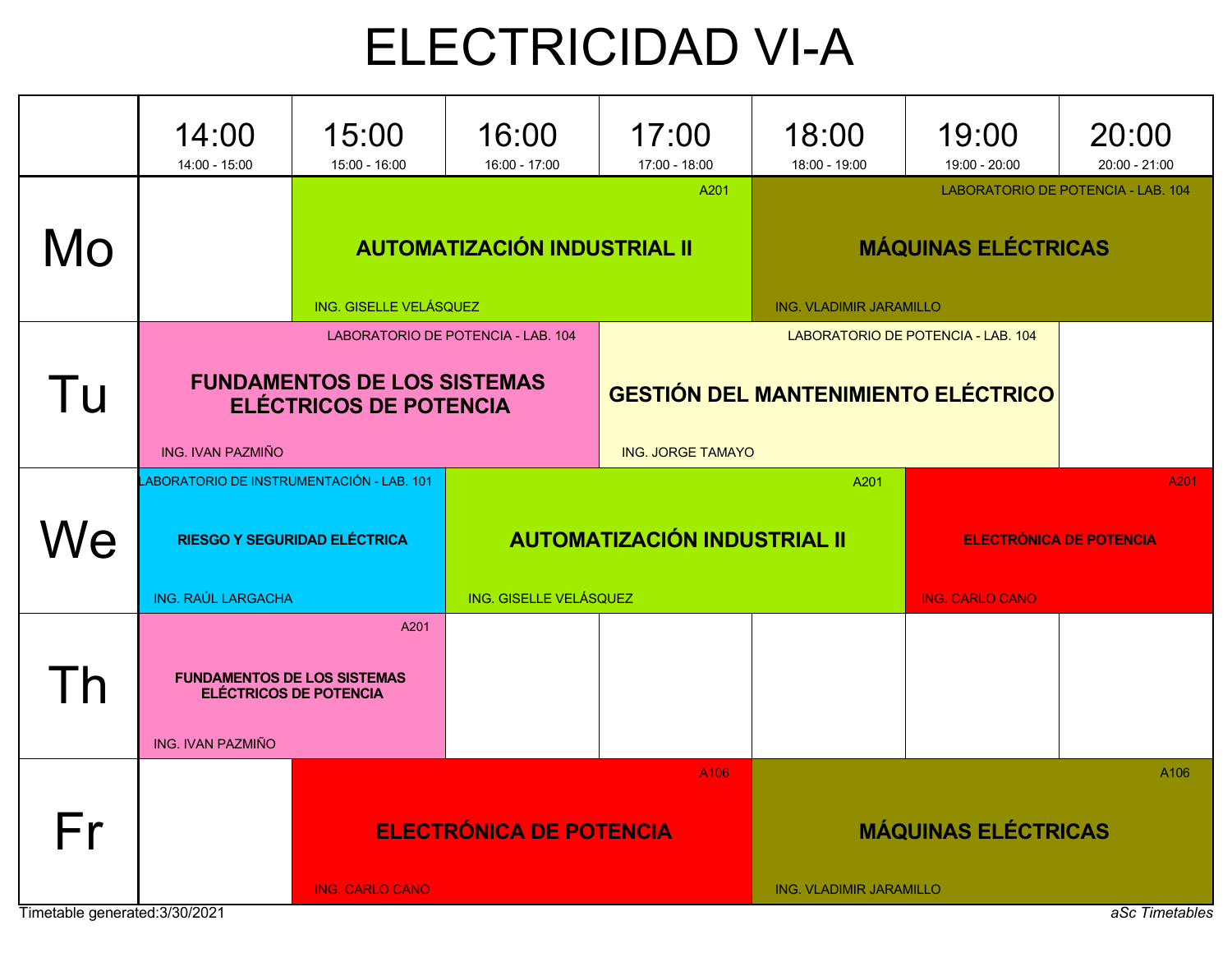### ELECTRICIDAD VII-A

|                                | 14:00<br>14:00 - 15:00                    | 15:00<br>15:00 - 16:00                                                | 16:00<br>16:00 - 17:00                                                | 17:00<br>17:00 - 18:00                | 18:00<br>18:00 - 19:00                    | 19:00<br>19:00 - 20:00                    | 20:00<br>$20:00 - 21:00$ |
|--------------------------------|-------------------------------------------|-----------------------------------------------------------------------|-----------------------------------------------------------------------|---------------------------------------|-------------------------------------------|-------------------------------------------|--------------------------|
|                                |                                           | A202                                                                  |                                                                       | A202                                  |                                           | A201                                      |                          |
| Mo                             | <b>CALIDAD DEL SUMINISTRO ELÉCTRICO</b>   |                                                                       | <b>CÁTEDRA INTEGRADORA: SISTEMAS</b><br><b>ELÉCTRICOS DE POTENCIA</b> |                                       |                                           | <b>CENTRALES DE GENERACIÓN</b>            |                          |
|                                | <b>ING. VLADIMIR JARAMILLO</b>            | A201                                                                  | ING. EDWIN PONCE                                                      | LABORATORIO DE ELECTRÓNICA - LAB. 102 | DR. JUAN LUIS RODRÍGUEZ                   |                                           | A201                     |
| Tu                             |                                           | <b>REDES DE DISTRIBUCIÓN</b>                                          |                                                                       | <b>GESTIÓN DE PROYECTOS</b>           |                                           | <b>ESTABILIDAD DE SISTEMAS ELÉCTRICOS</b> |                          |
|                                | ING. GARY LEÓN                            |                                                                       | <b>ING. VLADIMIR JARAMILLO</b>                                        |                                       |                                           | <b>ING. IVAN PAZMIÑO</b>                  |                          |
|                                |                                           |                                                                       | A202                                                                  |                                       | LABORATORIO DE INSTRUMENTACIÓN - LAB. 101 |                                           |                          |
| Ve                             |                                           | <b>CÁTEDRA INTEGRADORA: SISTEMAS</b><br><b>ELÉCTRICOS DE POTENCIA</b> |                                                                       | <b>CENTRALES DE GENERACIÓN</b>        |                                           |                                           |                          |
|                                |                                           | ING. EDWIN PONCE                                                      |                                                                       | DR. JUAN LUIS RODRÍGUEZ               |                                           |                                           |                          |
|                                | LABORATORIO DE INSTRUMENTACIÓN - LAB. 101 |                                                                       |                                                                       |                                       |                                           |                                           | A201                     |
| h                              |                                           | <b>CALIDAD DEL SUMINISTRO ELÉCTRICO</b>                               |                                                                       |                                       |                                           | <b>ESTABILIDAD DE SISTEMAS ELÉCTRICOS</b> |                          |
|                                | ING. VLADIMIR JARAMILLO                   |                                                                       |                                                                       |                                       | <b>ING. IVAN PAZMIÑO</b>                  |                                           |                          |
|                                |                                           | A201                                                                  |                                                                       | A203                                  |                                           |                                           |                          |
| Fr                             | <b>REDES DE DISTRIBUCIÓN</b>              |                                                                       |                                                                       | <b>GESTIÓN DE PROYECTOS</b>           |                                           |                                           |                          |
| Timetable generated: 3/30/2021 | <b>ING. GARY LEÓN</b>                     |                                                                       | ING. VLADIMIR JARAMILLO                                               |                                       |                                           |                                           | aSc Timetables           |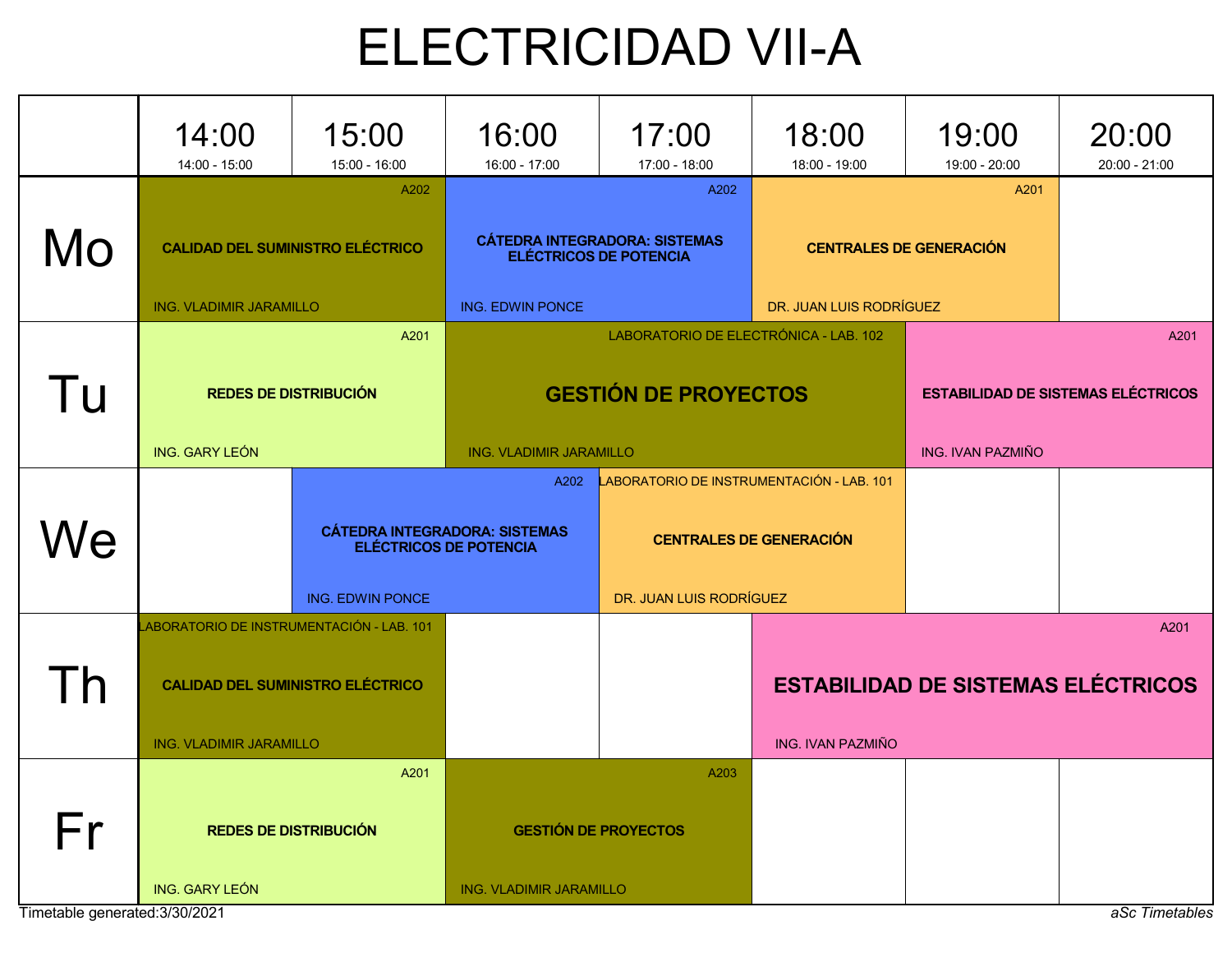## ING. ELÉCTRICA IV-A - CONTINGENCIA



#### CENTRO DE CÓMPUTO CC303

## PROGRAMACIÓN III

### ING. WASHINGTON GARCÍA

l U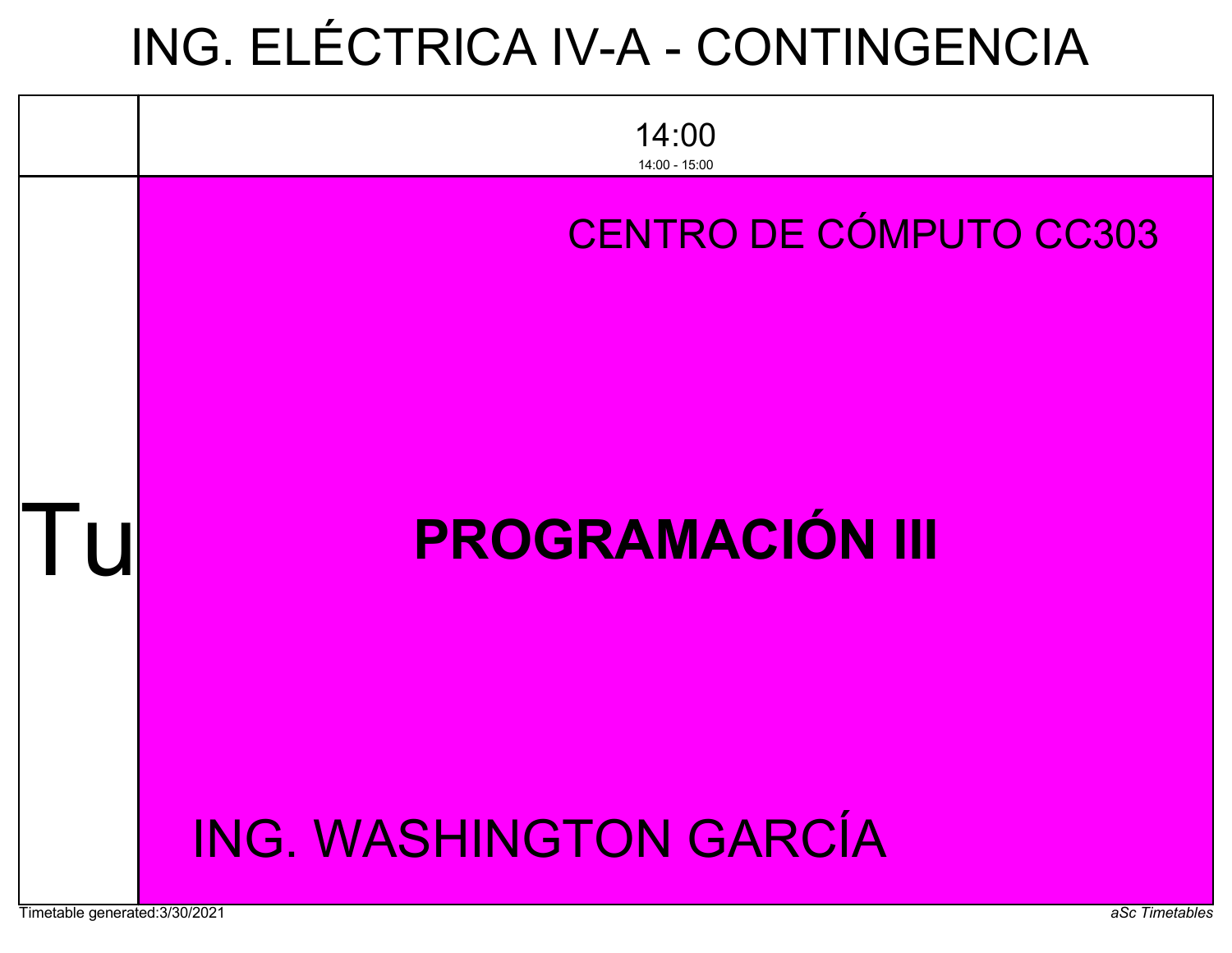## ING. ELÉCTRICA V-A - CONTINGENCIA

|    | 16:00<br>16:00 - 17:00                                               | 17:00<br>17:00 - 18:00                                                                                         | 18:00<br>18:00 - 19:00             | 19:00<br>19:00 - 20:00                             | 20:00<br>$20:00 - 21:00$                                           |
|----|----------------------------------------------------------------------|----------------------------------------------------------------------------------------------------------------|------------------------------------|----------------------------------------------------|--------------------------------------------------------------------|
|    |                                                                      |                                                                                                                |                                    | <b>LABORATORIO DE</b><br>ELECTRÓNICA - LAB.<br>102 | <b>LABORATORIO DE</b><br><b>INSTRUMENTACIÓN</b><br><b>LAB. 101</b> |
| Tu |                                                                      |                                                                                                                |                                    | <b>ELECTROMAG</b><br><b>NETISMO</b>                | <b>CIRCUITOS</b><br><b>ELÉCTRICOS Y</b><br><b>LABORATORIO</b>      |
|    |                                                                      |                                                                                                                |                                    | <b>ING. CARLO</b><br><b>CANO</b>                   | <b>ING. GABRIEL</b><br><b>PICO</b>                                 |
|    | <b>LABORATORIO DE</b><br><b>INSTRUMENTACIÓN -</b><br><b>LAB. 101</b> | <b>LABORATORIO DE</b><br>ELECTRÓNICA - LAB.<br>102                                                             | A106                               |                                                    |                                                                    |
|    | We SELECTRICAS                                                       | <b>OPTATIVA 1:</b><br><b>(ELECTRÓNICA</b><br><b>DIGITAL)</b><br><b>(SISTEMAS</b><br><b>DIGITALES Y</b><br>PLC) | <b>MÁQUINAS</b><br><b>TÉRMICAS</b> |                                                    |                                                                    |
|    | <b>ING. RAÚL</b><br><b>LARGACHA</b>                                  | <b>ING. ENRIQUE</b><br><b>FIGUEROA</b>                                                                         | <b>ING. JORGE</b><br><b>TAMAYO</b> |                                                    |                                                                    |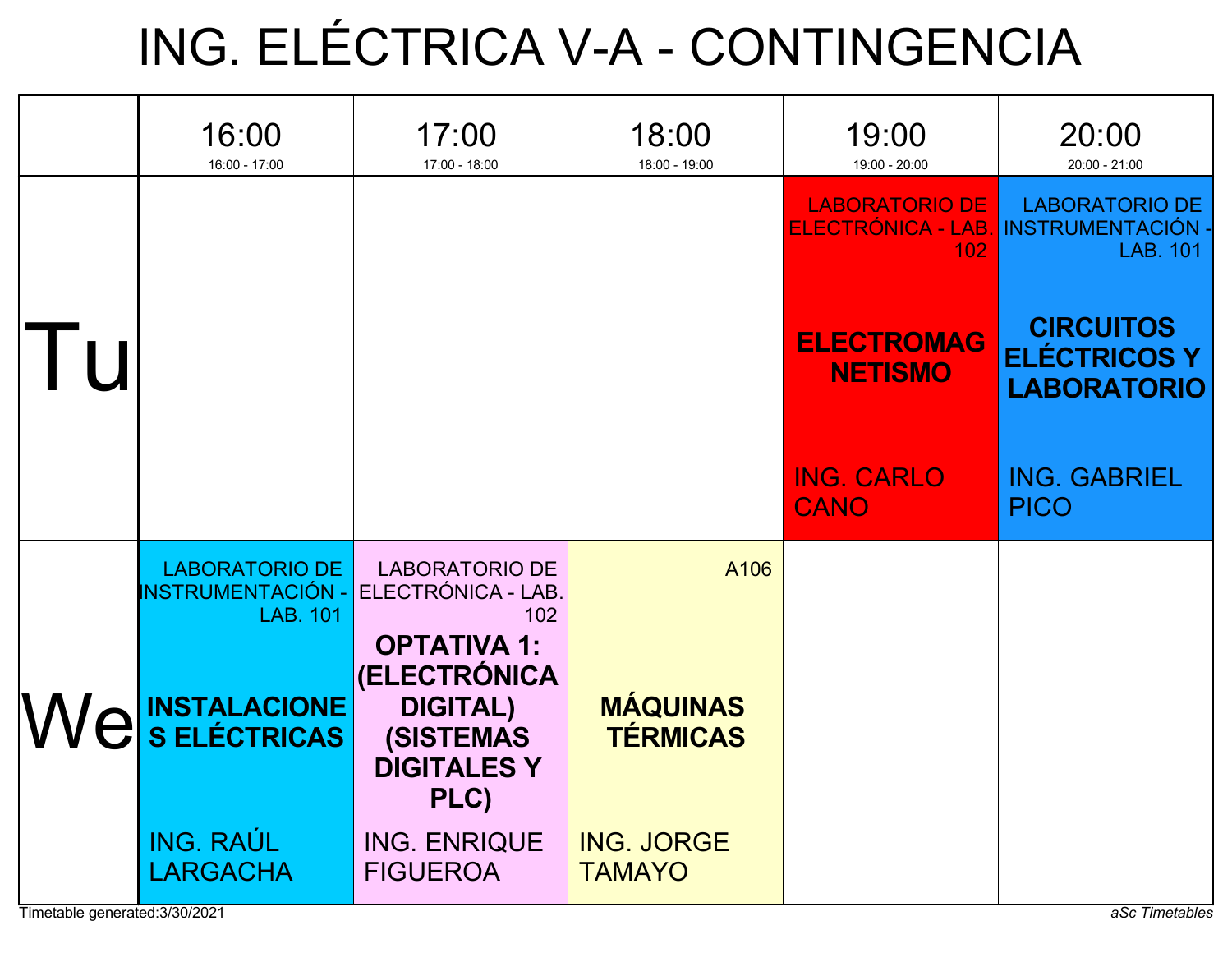## ING. ELÉCTRICA V-A

|    | 14:00<br>14:00 - 15:00    | 15:00<br>15:00 - 16:00  | 18:00<br>18:00 - 19:00    | 19:00<br>19:00 - 20:00  |
|----|---------------------------|-------------------------|---------------------------|-------------------------|
|    |                           |                         |                           | A301                    |
| MO |                           |                         | <b>LCDA. YULIANA ROCA</b> | <b>INGLÉS TÉCNICO I</b> |
|    |                           | A202                    |                           |                         |
|    |                           |                         |                           |                         |
|    |                           | <b>INGLÉS TÉCNICO I</b> |                           |                         |
|    | <b>LCDA. YULIANA ROCA</b> |                         |                           |                         |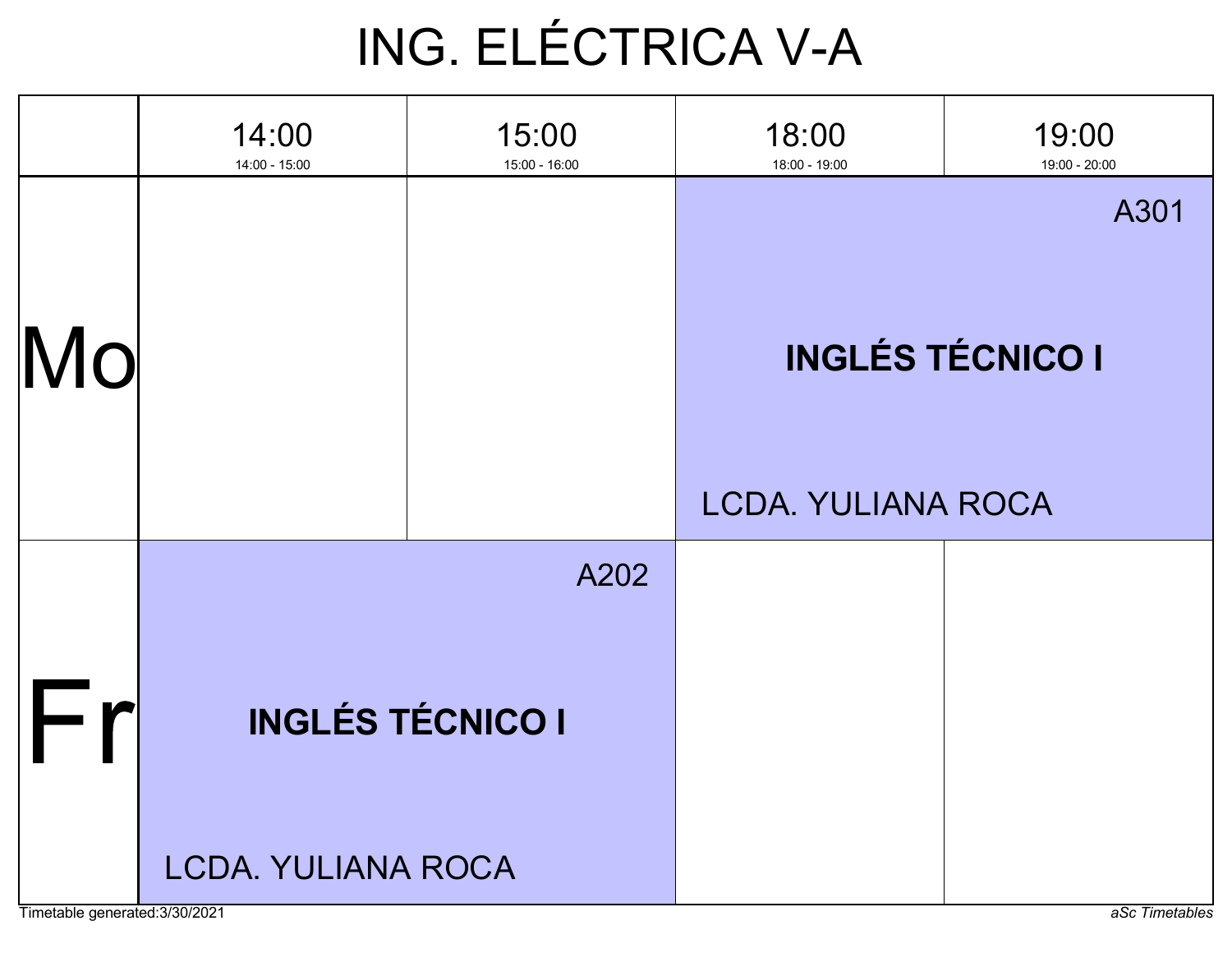# ING. ELÉCTRICA VI-A

|    | 14:00<br>14:00 - 15:00                       | 15:00<br>15:00 - 16:00                | 16:00<br>16:00 - 17:00    | 17:00<br>17:00 - 18:00              | 18:00<br>18:00 - 19:00                                                                               | 19:00<br>19:00 - 20:00 | 20:00<br>20:00 - 21:00 |  |
|----|----------------------------------------------|---------------------------------------|---------------------------|-------------------------------------|------------------------------------------------------------------------------------------------------|------------------------|------------------------|--|
|    |                                              |                                       |                           | LABORATORIO DE CONTROLES - LAB. 103 | LABORATORIO DE ELECTRÓNICA - LAB. 102<br><b>OPTATIVA 2: (LABORATORIO DE<br/>ELECTRÓNICA DIGITAL)</b> |                        |                        |  |
| Mo |                                              | <b>CONTROL INDUSTRIAL ELÉCTRICO</b>   |                           |                                     | (MICROCONTROLADORES)                                                                                 |                        |                        |  |
|    | LABORATORIO DE INSTRUMENTACIÓN - LAB. 101    | <b>ING. MILTON MOREANO</b>            |                           | A203                                | ING. ENRIQUE FIGUEROA<br>A203                                                                        |                        |                        |  |
| Tu | <b>CIRCUITO ELÉCTRICO II Y LABORATORIO</b>   |                                       | <b>INGLÉS TÉCNICO II</b>  |                                     | <b>ILUMINACIÓN</b>                                                                                   |                        |                        |  |
|    | <b>ING. GABRIEL PICO</b>                     |                                       | <b>LCDA. YULIANA ROCA</b> |                                     | ING. RAÚL LARGACHA                                                                                   |                        |                        |  |
|    |                                              | LABORATORIO DE ELECTRÓNICA - LAB. 102 |                           |                                     |                                                                                                      |                        |                        |  |
| We |                                              | <b>CONTROL INDUSTRIAL ELÉCTRICO</b>   |                           |                                     |                                                                                                      |                        |                        |  |
|    | <b>ING. MILTON MOREANO</b>                   |                                       |                           |                                     |                                                                                                      |                        |                        |  |
|    |                                              | A203                                  |                           |                                     |                                                                                                      | A106                   |                        |  |
|    | <b>INGLÉS TÉCNICO II</b>                     |                                       |                           |                                     | <b>CIRCUITO ELÉCTRICO II Y LABORATORIO</b>                                                           |                        |                        |  |
|    | <b>LCDA. YULIANA ROCA</b>                    |                                       |                           |                                     | <b>ING. GABRIEL PICO</b>                                                                             |                        |                        |  |
|    |                                              | LABORATORIO DE ELECTRÓNICA - LAB. 102 |                           |                                     |                                                                                                      |                        |                        |  |
| Fr | ELECTRÓNICA DIGITAL)<br>(MICROCONTROLADORES) | <b>OPTATIVA 2: (LABORATORIO DE</b>    |                           |                                     |                                                                                                      |                        |                        |  |
|    | ING. ENRIQUE FIGUEROA                        |                                       |                           |                                     |                                                                                                      |                        |                        |  |

Timetable generated:3/30/2021 and and the state of the state of the state of the state of the state of the state of the state of the state of the state of the state of the state of the state of the state of the state of th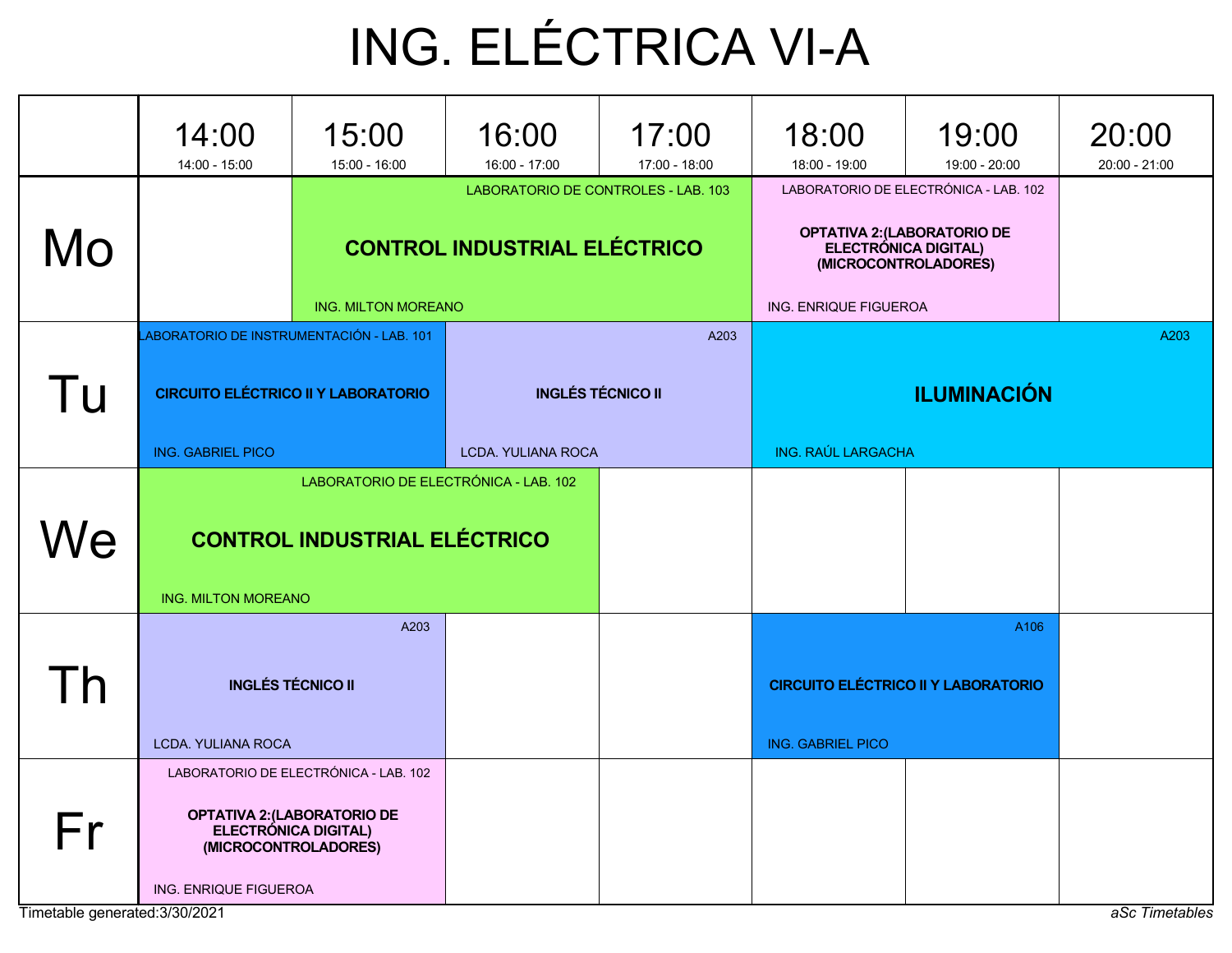# ING. ELÉCTRICA VII-A

|    | 14:00<br>14:00 - 15:00                                                                                   | 15:00<br>15:00 - 16:00                  | 16:00<br>16:00 - 17:00                                                                                 | 17:00<br>17:00 - 18:00 | 18:00<br>18:00 - 19:00                                                                         | 19:00<br>19:00 - 20:00 | 20:00<br>20:00 - 21:00 |
|----|----------------------------------------------------------------------------------------------------------|-----------------------------------------|--------------------------------------------------------------------------------------------------------|------------------------|------------------------------------------------------------------------------------------------|------------------------|------------------------|
| Mo | LABORATORIO DE INSTRUMENTACIÓN - LAB. 101<br><b>CONTROLES PROGRAMABLES I</b><br><b>ING. MARCOS PONCE</b> |                                         | LABORATORIO DE ELECTRÓNICA - LAB. 102<br><b>INGENIERÍA ECONÓMICA Y TARIFA</b><br>ING. ENRIQUE FIGUEROA |                        | LABORATORIO DE INSTRUMENTACIÓN - LAB. 101<br><b>SEGURIDAD INDUSTRIAL</b><br>ING. RAÚL LARGACHA |                        |                        |
| Tu |                                                                                                          |                                         | LABORATORIO DE INSTRUMENTACIÓN - LAB. 101<br><b>SISTEMAS DE DISTRIBUCIÓN</b><br>ING. GARY LEÓN         |                        | <b>REDACCIÓN Y COMUNICACIÓN</b><br>AB. VIELKA PALOMEQUE                                        |                        |                        |
| Nе | A203<br><b>CIRCUITOS ELÉCTRICOS III Y</b><br><b>LABORATORIO</b><br><b>ING. GABRIEL PICO</b>              |                                         | A203<br><b>LEGISLACIÓN LABORAL</b><br>ABG. VERDY ZAMBRANO                                              |                        |                                                                                                |                        |                        |
| h  | ING. GARY LEÓN                                                                                           | A202<br><b>SISTEMAS DE DISTRIBUCIÓN</b> |                                                                                                        |                        |                                                                                                |                        |                        |
| Fr |                                                                                                          |                                         | A202<br><b>CIRCUITOS ELÉCTRICOS III Y</b><br><b>LABORATORIO</b><br><b>ING. GABRIEL PICO</b>            |                        | <b>CONTROLES PROGRAMABLES I</b><br><b>ING. MARCOS PONCE</b>                                    |                        |                        |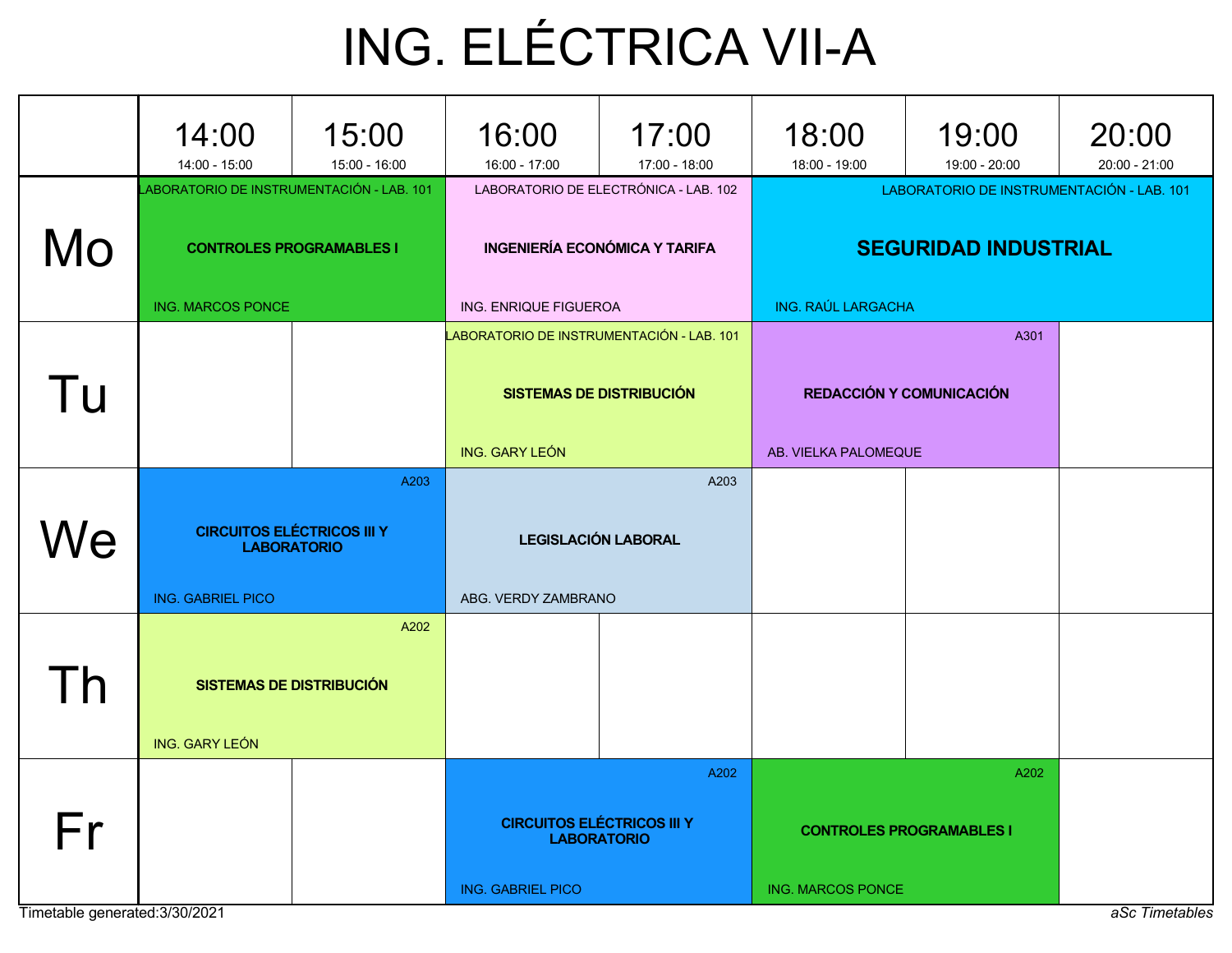## ING. ELÉCTRICA VIII-A

|           | 10:00<br>$10:00 - 11:00$                                                                                                                                                                           | 11:00<br>$11:00 - 12:00$ | 12:00<br>12:00 - 13:00                                                                                                                                    | 14:00<br>14:00 - 15:00   | 15:00<br>15:00 - 16:00                                                                                                                                             | 16:00<br>16:00 - 17:00                                                                                          | 17:00<br>17:00 - 18:00 | 18:00<br>18:00 - 19:00                                                                          | 19:00<br>19:00 - 20:00                                                       | 20:00<br>$20:00 - 21:00$                               |
|-----------|----------------------------------------------------------------------------------------------------------------------------------------------------------------------------------------------------|--------------------------|-----------------------------------------------------------------------------------------------------------------------------------------------------------|--------------------------|--------------------------------------------------------------------------------------------------------------------------------------------------------------------|-----------------------------------------------------------------------------------------------------------------|------------------------|-------------------------------------------------------------------------------------------------|------------------------------------------------------------------------------|--------------------------------------------------------|
| Mo        |                                                                                                                                                                                                    |                          |                                                                                                                                                           |                          |                                                                                                                                                                    |                                                                                                                 |                        | <b>ING. EDWIN PONCE</b>                                                                         | A202<br><b>ORGANIZACIÓN Y</b><br><b>ADMINISTRACIÓN DE</b><br><b>EMPRESAS</b> |                                                        |
| Tu        |                                                                                                                                                                                                    |                          |                                                                                                                                                           |                          |                                                                                                                                                                    |                                                                                                                 |                        |                                                                                                 | LABORATORIO DE CONTROLES -<br>ING. RAÚL VILLAVICENCIO                        | LAB. 103<br><b>CONTROLES</b><br><b>PROGRAMABLES II</b> |
| We        | LABORATORIO DE ELECTRÓNICA - LAB. 102<br><b>OPTATIVA 4: (ELECTRÓNICA</b><br><b>DE POTENCIA Y</b><br><b>LABORATORIO) (CONTROL</b><br><b>INDUSTRIAL ELECTRÓNICO)</b><br><b>ING. ENRIQUE FIGUEROA</b> |                          |                                                                                                                                                           |                          | <b>LABORATORIO DE CONTROLES -</b><br>LAB. 103<br><b>MAQUINAS DE CORRIENTE</b><br><b>CONTINUA Y ALTERNA</b><br><b>ING. IVAN PAZMIÑO</b><br><b>ING. GABRIEL PICO</b> |                                                                                                                 |                        | A203<br><b>OPTATIVA 3: (LÍNEA DE</b><br><b>TRANSMISIÓN) (SISTEMA DE</b><br><b>ALTA TENSIÓN)</b> |                                                                              |                                                        |
| $\bigcap$ |                                                                                                                                                                                                    |                          |                                                                                                                                                           | <b>ING. GABRIEL PICO</b> | LABORATORIO DE POTENCIA - LAB.<br>104<br><b>MAQUINAS DE CORRIENTE</b><br><b>CONTINUA Y ALTERNA</b>                                                                 |                                                                                                                 |                        | <b>ING. RAÚL LARGACHA</b>                                                                       | <b>CATÁLOGOS ELÉCTRICOS</b>                                                  | A202                                                   |
| Fr        | ABORATORIO DE ELECTRÓNICA -<br>LAB, 102<br><b>OPTATIVA 4: (ELECTRÓNICA</b><br><b>DE POTENCIA Y</b><br><b>LABORATORIO) (CONTROL</b><br><b>INDUSTRIAL ELECTRÓNICO)</b><br>ING. ENRIQUE FIGUEROA      |                          | LABORATORIO DE INSTRUMENTACIÓN - LAB. 101<br><b>OPTATIVA 3: (LÍNEA DE</b><br><b>TRANSMISIÓN) (SISTEMA DE</b><br><b>ALTA TENSIÓN)</b><br>ING. IVAN PAZMIÑO |                          |                                                                                                                                                                    | LABORATORIO DE CONTROLES -<br>LAB. 103<br><b>CONTROLES</b><br><b>PROGRAMABLES II</b><br>ING. RAÚL VILLAVICENCIO |                        |                                                                                                 |                                                                              |                                                        |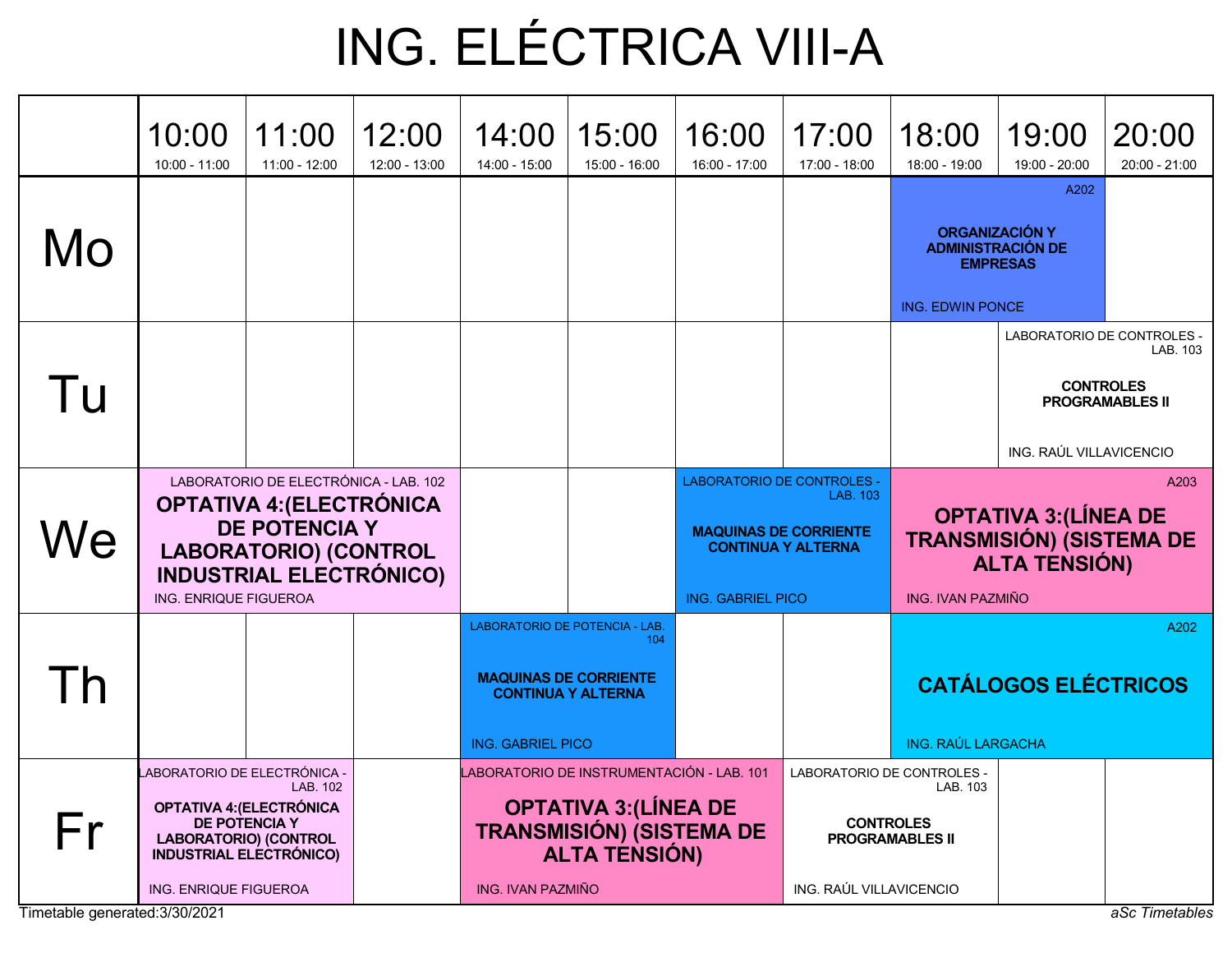## ING. ELÉCTRICA IX-A

|    | 15:00<br>15:00 - 16:00                                                                             | 16:00<br>16:00 - 17:00                                       | 17:00<br>17:00 - 18:00             | 18:00<br>18:00 - 19:00                                                              | 19:00<br>19:00 - 20:00            | 20:00<br>20:00 - 21:00 |  |
|----|----------------------------------------------------------------------------------------------------|--------------------------------------------------------------|------------------------------------|-------------------------------------------------------------------------------------|-----------------------------------|------------------------|--|
| Mo |                                                                                                    | <b>MÁQUINAS DE CORRIENTE ALTERNA Y</b><br><b>LABORATORIO</b> | LABORATORIO DE POTENCIA - LAB. 104 | LABORATORIO DE CONTROLES - LAB. 103<br><b>LABORATORIO DE CONTROLES PROGRAMABLES</b> |                                   |                        |  |
|    | ING. IVAN PAZMIÑO                                                                                  |                                                              |                                    | ING. RAÚL VILLAVICENCIO<br>A106                                                     |                                   | A106                   |  |
| Tu |                                                                                                    |                                                              |                                    | <b>RELACIONES HUMANAS</b>                                                           | SISTEMAS ELÉCTRICOS DE POTENCIA I |                        |  |
|    |                                                                                                    |                                                              | ING. ALBA CÁCERES                  |                                                                                     | <b>ING. GARY LEÓN</b>             |                        |  |
| Ve | LABORATORIO DE POTENCIA - LAB. 104<br><b>MÁQUINAS DE CORRIENTE ALTERNA Y</b><br><b>LABORATORIO</b> |                                                              |                                    | LABORATORIO DE CONTROLES - LAB. 103<br><b>LABORATORIO DE CONTROLES PROGRAMABLES</b> |                                   |                        |  |
|    | <b>ING. IVAN PAZMIÑO</b>                                                                           |                                                              |                                    | ING. RAÚL VILLAVICENCIO<br>LABORATORIO DE CONTROLES - LAB. 103                      |                                   |                        |  |
|    |                                                                                                    |                                                              |                                    | LABORATORIO DE CONTROLES PROGRAMABLES<br>ING. RAÚL VILLAVICENCIO                    |                                   |                        |  |
|    |                                                                                                    |                                                              |                                    | LABORATORIO DE POTENCIA - LAB. 104                                                  |                                   | A201                   |  |
| Fr |                                                                                                    |                                                              | <b>CENTRALES ELÉCTRICAS</b>        | <b>SISTEMAS ELÉCTRICOS DE POTENCIA I</b>                                            |                                   |                        |  |
|    | Timetable generated: 3/30/2021                                                                     | DR. JUAN LUIS RODRÍGUEZ                                      |                                    | <b>ING. GARY LEÓN</b>                                                               | aSc Timetables                    |                        |  |